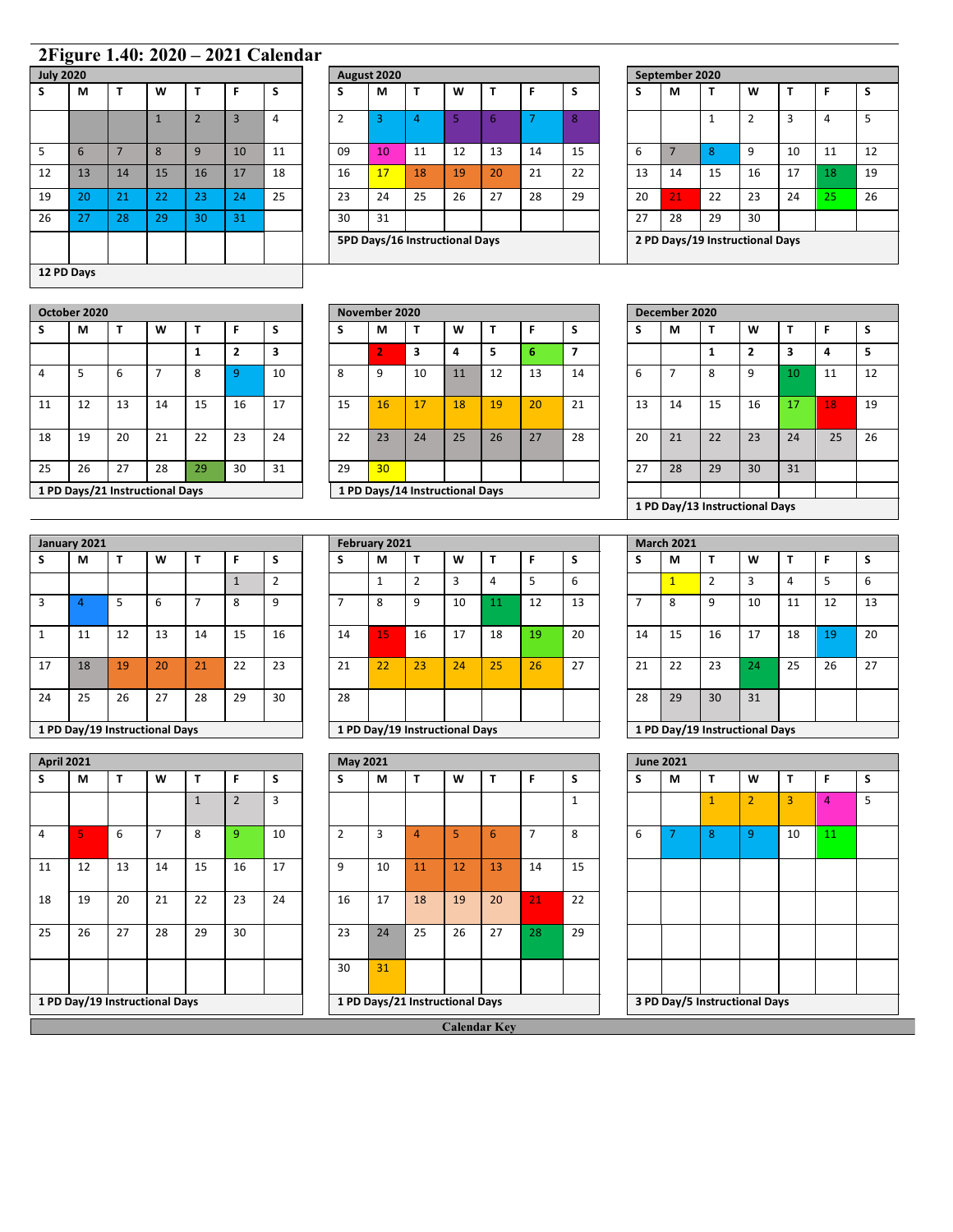| <b>Professional Development</b>                                                 | <b>PD Day focused on Data Analysis</b>          |
|---------------------------------------------------------------------------------|-------------------------------------------------|
| New Trimester Begins                                                            | A Week Without Walls/Parent Teacher Conferences |
| <b>Student Testing</b>                                                          | No School                                       |
| 6-week Interim Assessment Block (CAASPP; CAST)                                  | Parent Orientation                              |
|                                                                                 |                                                 |
| the contract of the contract of the contract of the contract of the contract of |                                                 |

k report to famil

| 2020-2021 Calendar                                                                                               |  |  |  |
|------------------------------------------------------------------------------------------------------------------|--|--|--|
| July/August                                                                                                      |  |  |  |
| August 5-6 <sup>th:</sup> Parent Orientation                                                                     |  |  |  |
| August 10 <sup>th:</sup> First day of School (Trimester 1 begins)                                                |  |  |  |
| August 18th - 20th: Nationally Normed Assessment (NWEA MAP)                                                      |  |  |  |
| September                                                                                                        |  |  |  |
| September 7 <sup>th</sup> No School (Labor Day)                                                                  |  |  |  |
| September 8 <sup>th</sup> Staff PD (No School for Students)                                                      |  |  |  |
| September 18 <sup>th:</sup> First 6 Week Interim Assessment (IAB)                                                |  |  |  |
| September 21 <sup>st:</sup> Staff PD Data Analysis (No School for Students)                                      |  |  |  |
| September 25 <sup>th:</sup> 6 week Progress Reports to Parents                                                   |  |  |  |
| October                                                                                                          |  |  |  |
| October 14 <sup>th:</sup> Staff PD (No School for Students)                                                      |  |  |  |
| October 31 <sup>st:</sup> 6 Week Interim Assessment                                                              |  |  |  |
| November                                                                                                         |  |  |  |
| November 1 <sup>st:</sup> 6 Week Interim Assessment                                                              |  |  |  |
| November 4 <sup>th:</sup> Staff PD (No School for Students)                                                      |  |  |  |
| November 9 <sup>th:</sup> Trimester 2 Begins                                                                     |  |  |  |
| November 16 <sup>th</sup> – 20 <sup>th:</sup> Week Without Walls and Parent/Teacher Conferences (Trimester       |  |  |  |
| Report Go Home)                                                                                                  |  |  |  |
| November 23 <sup>rd</sup> – November 27 <sup>th:</sup> Thanksgiving Holiday Break (No School For Staff/Students) |  |  |  |
| December                                                                                                         |  |  |  |
| December 10 <sup>th:</sup> 6 Week Interim Assessment                                                             |  |  |  |
| December 17 <sup>th:</sup> 6 Week Progress Reports to Parents                                                    |  |  |  |
| December 18 <sup>th:</sup> Staff PD (No School for Students)                                                     |  |  |  |
| December 23 <sup>rd</sup> – January 1 <sup>st</sup> Winter Holiday (No School for Staff/Students)                |  |  |  |
| January                                                                                                          |  |  |  |
| January 4 <sup>th:</sup> Staff PD (No School for Students)                                                       |  |  |  |
| January 18 <sup>th:</sup> No School (Martin Luther King Jr.)                                                     |  |  |  |
| January 19 <sup>th</sup> - 21 <sup>st</sup> Nationally Normed Assessments (NWEA MAP)                             |  |  |  |
| February                                                                                                         |  |  |  |
| February 11 <sup>th</sup> : 6 Week Interim Assessment                                                            |  |  |  |
| February 10th: Staff PD Data Analysis (No School for Students)                                                   |  |  |  |
| February 14 <sup>th</sup> : Trimester Reports Go Home                                                            |  |  |  |
| February 17 <sup>th</sup> : Trimester 3 Begins                                                                   |  |  |  |
| February 22 <sup>nd</sup> – 26 <sup>th</sup> : Interim Comprehensive Assessments and Student-Led Conferences     |  |  |  |
| March                                                                                                            |  |  |  |